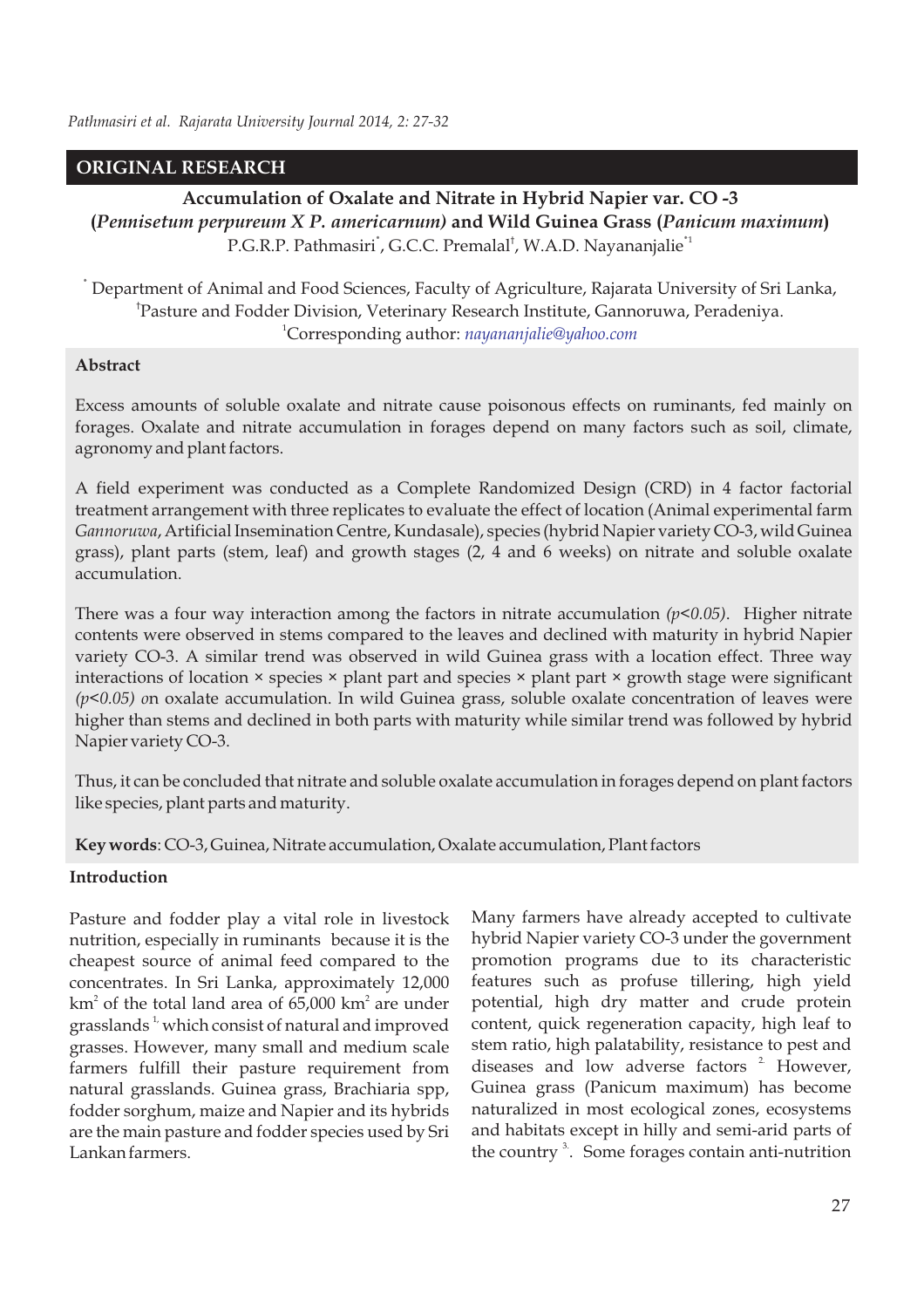factors such as oxalate, nitrates and cyanides etc. which can greatly affect on animals' health and performances. It has been reported that when ruminants consume plants containing more oxalate for a long period of time, soluble oxalate may combine with calcium (Ca) and form Ca-oxalate which is insoluble, is excreted in feces and also reduces absorption of Ca. Feeding forages that containing 2.0% or more soluble oxalate in dry basis can lead to acute toxicities in ruminants <sup>4</sup>. One of the main reasons for nitrate toxicity is consumption of fodder containing high amounts of nitrate. Plants containing more than  $1.76\%$  nitrate is dangerous  $5$ In ruminants, some amount of nitrate is reduced to ammonia by rumen microbes but excessive nitrate get accumulated in rumen and absorbed into blood stream which combines with ferrous ion. This creates oxygen deficiency by converting hemoglobin to met-hemoglobin which result mortality. Moreover, nitrate toxicity causes weight loss and abortions which result in economical losses.

Oxalate and nitrate accumulation in forage plants are influenced by many factors such as soil, climate, agronomy and plant factors. When the plant factors are considered, plant maturity (young and mature), parts of the plant (leaf and stem/culm), plant species and plant variety have a larger impact on oxalate and nitrate accumulation <sup>6</sup> However, data for oxalate and nitrate accumulation in wild Guinea grass and hybrid Napier var. CO-3 under local conditions are not available. Therefore, this field research was conducted to evaluate the nitrate and oxalate accumulation in hybrid Napier var. CO-3 and in wild Guinea grass.

## **Methodology**

### *Sample collection*

Already established fields of hybrid Napier var. CO-3 and natural fields of wild Guinea grass were selected from two farms; Animal Experimental Farm(AEF), Gannoruwa and Artificial Insemination Center (AIC), Kundasale. Recommended plot areas for each forage was demarcated. All plots were harvested and recommended fertilizers **(**Urea: 40 kg/Ac, TSP: 35 kg/Ac and MOP: 25 kg/ac) were applied. Harvests were then obtained from each plot at 14 day intervals at 2, 4 and 6 weeks from  $1<sup>st</sup>$  cutting and random samples were taken for the analysis.

The experiment was conducted as a Complete Randomized Design (CRD) in 4 factor factorial treatment arrangement with three replicates. Factors considered were locations (Gannoruwa and Kundasale), *s*pecies (hybrid Napier var. CO-3 and wild Guinea grass), plant parts (stem and leaf) and growth stages (2, 4 and 6 weeks).

### *Sample preparation and laboratory analysis*

The harvested forage samples were separated as leaf and stem and cut into small pieces before drying. Samples were then dried at 100°C until these reached to a constant weight. The dried samples were ground into powder form and stored in glass bottles for laboratory analysis. For each forage sample, sub samples were analyzed for nitrate and soluble oxalate contents by Devada's alloy  $\mathrm{^{7}}$  and Potassium permanganate reduction  $\mathrm{^{8}}$ methods respectively. Nitrate and oxalate concentrations were calculated as percentage in dry weight.

### *Data analysis*

The General Linear Model (GLM) procedure of SAS (Ver. 9.0, SAS) was used to analyze the data statistically. Analysis of variance (ANOVA) was carried out to determine the effect of treatment on soluble oxalate and nitrate and the means were separated by Tukey's studentized test. Statistical significance was declared at *p*<0.05.

### **Results and Discussion**

## *Nitrate accumulation*

There was a significant association *(p<0.05)* among the four factors namely location, species, plant part and growth stage on nitrate accumulation. Nitrate accumulation in plant parts of hybrid Napier var.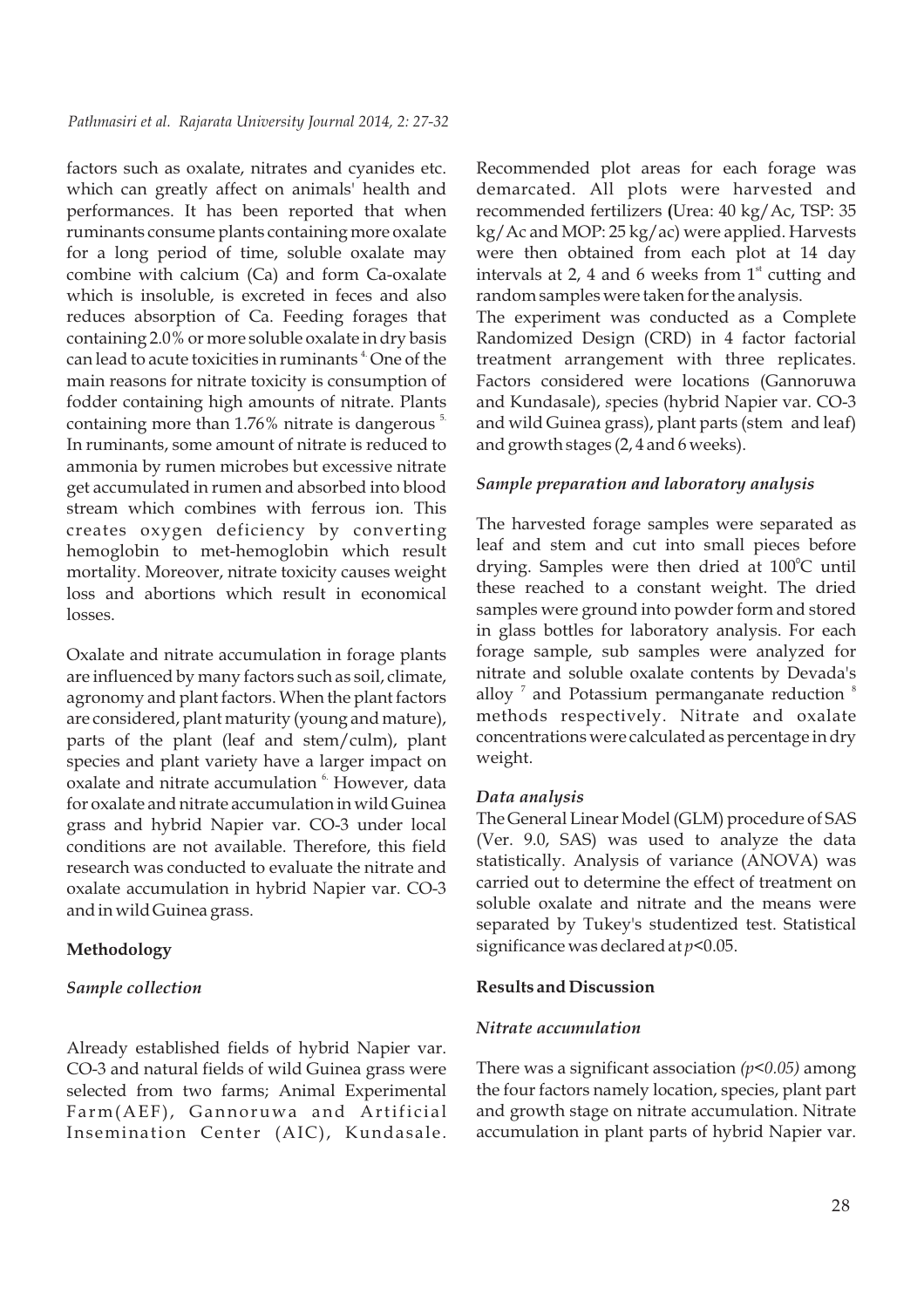#### *Pathmasiri et al. Rajarata University Journal 2014, 2: 27-32*

CO-3 and wild Guinea grass in all 3 growth stages were higher (p<0.05) in AEF at Gannoruwa than AIC farm at Kundasale*.* The reason for higher nitrate contents of plants obtained from Gannoruwa than Kundasale could be due to presence of climatic parameters that helped for maximum growth of grasses in Gannoruwa which increase the uptake of nitrate from soil. Further, nitrate contents in stem parts of hybrid Napier (during all growth stages) were significantly



Figure 1. Effect of location on nitrate contents in stem parts of hybrid Napier var. CO -3

Moreover, nitrate contents in stems were significantly higher in hybrid Napier var. CO-3 than in wild Guinea grass at all growth stages in <sup>10</sup> Gannoruwa farm (*p*<0.05, Figure 2). Sidhu *et-al*. also reported that there are differences in nitrate accumulation among the species of forages. Plant species having a lower tendency to accumulate nitrate might be selected for cultivation, that will reduce the risk of nitrate poisoning.

Hybrid Napier and wild Guinea grass samples taken from three cuttings revealed significantly higher nitrate contents in both leaves and stems at  $1<sup>st</sup>$  cutting compared to  $2<sup>nd</sup>$  and  $3<sup>rd</sup>$  cuttings (Table 1). The reasons for higher nitrate levels in  $1<sup>st</sup>$  cutting could be due to plentiful growth of forages during the period and application of fertilizer (urea) into the fields when fields were prepared for the experiment. Lower nitrate levels in mature plants may be due to decreased uptake or increased enzyme activity to convert the nitrate into intermediate compounds ready for evaporation or

different between the two locations (*p*<0.05, Figure 1). In each growth stage, higher levels of nitrate (*p*<0.05) were observed in stems than leaves in both forages despite the locations. Rasby et al<sup>9</sup> and Sidhu et-al.<sup>10</sup> also reported that nitrate content is highest in stem tissues than in leaf tissues. These findings confirmed that nitrate content differs with the plant parts.



used by the plants. These results confirmed the previous findings that had been reported, $9,10$  where lower nitrate levels were observed with plant maturity. Moreover, data suggested that nitrate contents decreased with plant maturity and use of nitrate containing fertilizer influenced the nitrate accumulation in plants. Hence delaying of harvesting time may reduce the toxic effect of nitrate. However, nitrate levels in both parts of selected species at both locations and at all growth stages did not exceed the poisonous level of 1.76% (DM) nitrate, which is safe for feeding.

#### *Effect on soluble oxalate accumulation*

There was no significant association *(p>0.05)* between four factors namely location, species, plant part and growth stage on soluble oxalate accumulation. However, three way interactions of location × species × plant part and species × plant part × growth stage were significant *(p<0.05)*.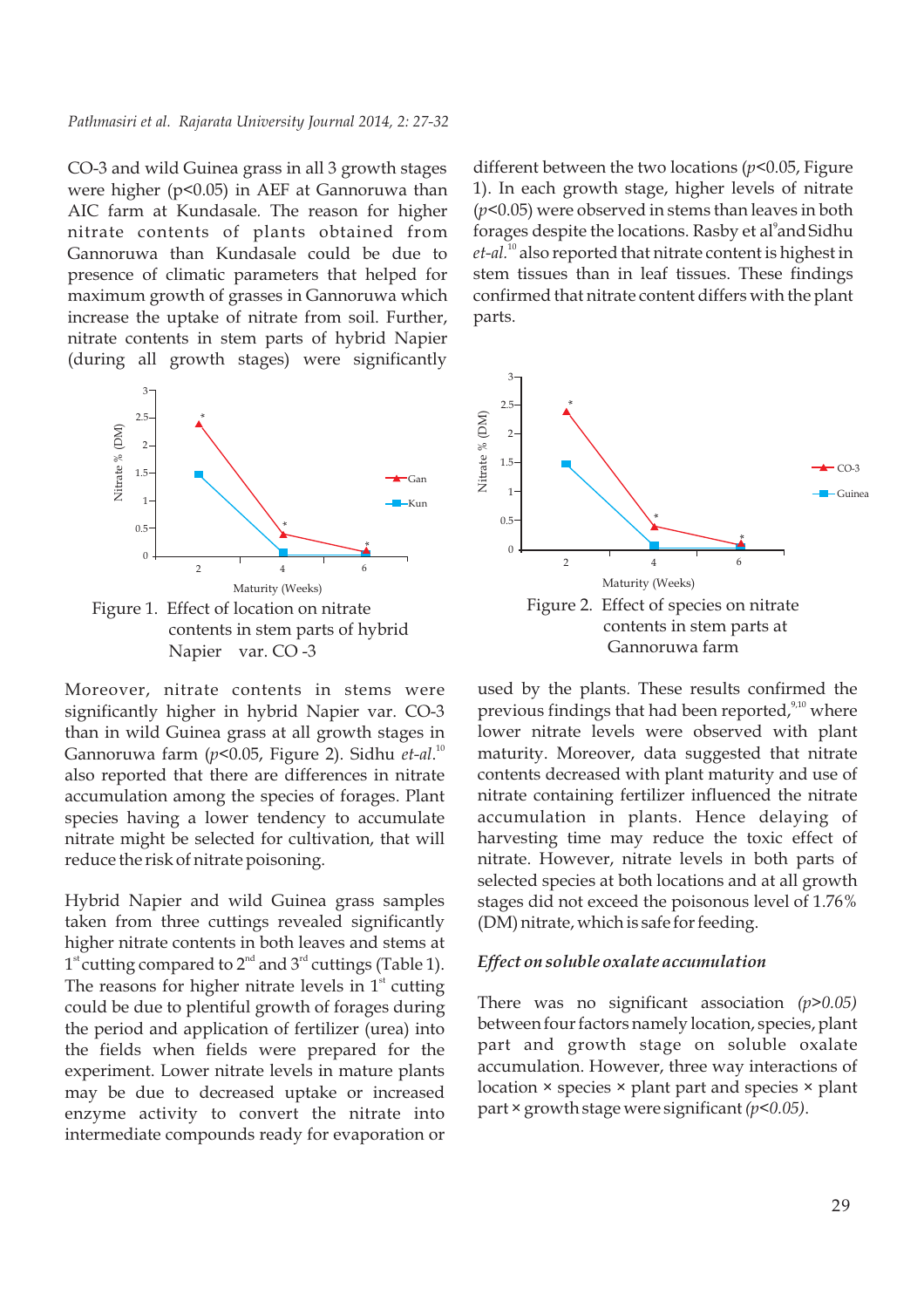Higher soluble oxalate contents (p<0.05) were observed in leaf tissues compared to stem tissues in Guinea grass at *Gannoruwa* farm at all growth stages (Figure 3). The difference between oxalate contents of stems and leaves in hybrid Napier var. CO-3 were significant (p<0.05) at Gannoruwa except at  $3<sup>rd</sup>$  growth stage. Differences in soluble oxalate accumulation among the plant parts of forages have also been reported.<sup>11,12</sup> However under local conditions, values were higher than the recorded values which have a potential to be toxic to the animals fed on studied forages, especially leaves of wild Guinea grass. Further, higher soluble

oxalate contents (*p*<0.05) were recorded in wild Guinea grass than hybrid Napier var. CO-3 in both plant parts at all growth stages at Kundasale farm (Figure 4). A similar trend was observed at Gannoruwa farm. Research studies on oxalate contents in various plants have shown significant genotypic variation on oxalate accumulation  $13$ . Plants having a lower tendency to accumulate soluble oxalate might be selected for cultivation since feeding forages with higher oxalate create adverse effects on the animal. Therefore, consumption of plants containing oxalate by ruminants should be carefully monitored.

Table 1. Nitrate content (% DM) in forage samples at different growth stages

|                           | <b>Stage</b>         |                      |                      |  |
|---------------------------|----------------------|----------------------|----------------------|--|
| Sample                    | 2 weeks              | 4 weeks              | 6 weeks              |  |
|                           |                      |                      |                      |  |
| Gannoruwa / CO-3/stem     | $2.384$ <sup>a</sup> | $0.402^{\mathrm{b}}$ | 0.072 <sup>b</sup>   |  |
| Gannoruwa / CO-3/leaf     | $0.723$ <sup>a</sup> | $0.032^{b}$          | 0.009 <sup>b</sup>   |  |
| Gannoruwa / Guinea/stem   | $1.417$ <sup>a</sup> | 0.071 <sup>b</sup>   | $0.012^{b}$          |  |
| Gannoruwa / Guinea / leaf | $0.065$ <sup>a</sup> | 0.009 <sup>b</sup>   | 0.008 <sup>b</sup>   |  |
| Kundasale / CO-3/stem     | $1.486$ <sup>a</sup> | $0.055^{\mathrm{b}}$ | 0.019 <sup>b</sup>   |  |
| Kundasale / CO-3/leaf     | $0.562$ <sup>a</sup> | 0.028 <sup>b</sup>   | 0.008 <sup>b</sup>   |  |
| Kundasale / Guinea/stem   | $0.098$ <sup>a</sup> | $0.018^{b}$          | 0.013 <sup>b</sup>   |  |
| Kundasale / Guinea/leaf   | $0.006$ <sup>a</sup> | $0.007$ <sup>a</sup> | $0.006$ <sup>a</sup> |  |

Means in the same row with different superscripts differ significantly  $(p<0.05)$ .



\*Soluble oxalate content is significantly different at  $\alpha$  =0.05 level.



Figure 4. Effect of species on soluble oxalate contents in leaves at Kundasale farm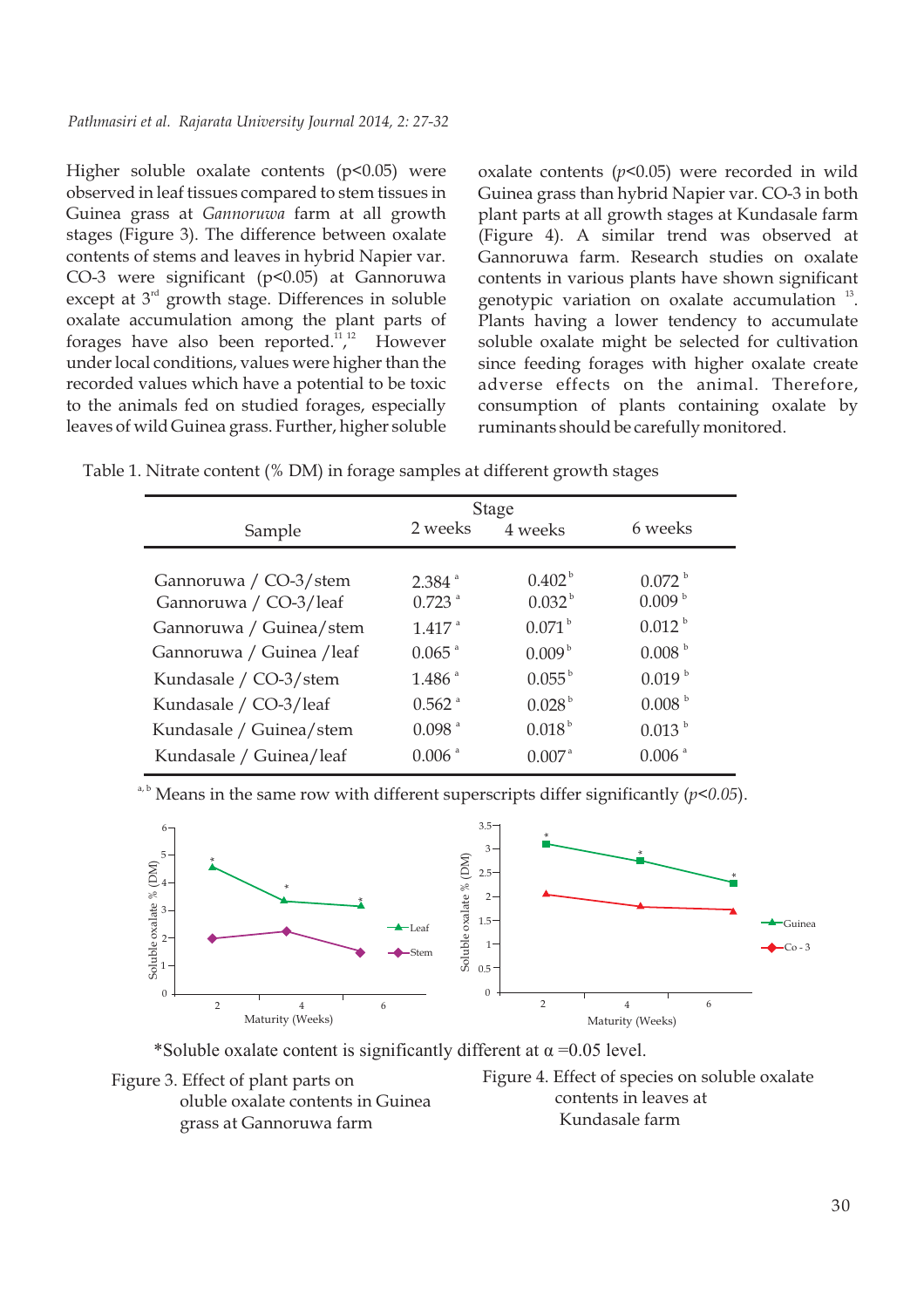The results revealed that, young plants contain more soluble oxalate than older plants (Table 2). Even though soluble oxalate levels decreased with the maturity, poisonous effect was not changed in leaf part of wild Guinea grass. Oxalate content of forages can be manipulated by changing the

harvesting intervals, and further oxalate content declined as the harvesting interval increased<sup>12</sup>, <sup>14</sup>. Therefore, it is desirable to find harvesting practices in forages that would reduce the soluble oxalate content to the acceptable level (< 2% DM) by choice of appropriate growth stages for harvest.

|                           | Stage                |                      |                      |
|---------------------------|----------------------|----------------------|----------------------|
| Sample                    | 2 weeks              | 4 weeks              | 6 weeks              |
|                           |                      |                      |                      |
| Gannoruwa / CO-3/stem     | $1.342$ <sup>a</sup> | $2.582^{b}$          | $1.203$ <sup>a</sup> |
| Gannoruwa / CO-3/leaf     | $2.024$ <sup>a</sup> | 1.980 <sup>b</sup>   | $1.679$ <sup>a</sup> |
| Gannoruwa / Guinea/stem   | $2.437$ <sup>a</sup> | $2.137^{ab}$         | 1.589 <sup>b</sup>   |
| Gannoruwa / Guinea / leaf | $4.867$ <sup>a</sup> | $3.760^{b}$          | $3.345$ $\degree$    |
| Kundasale / CO-3/stem     | 1.500 <sup>a</sup>   | $1.319^{a}$          | $1.312$ <sup>a</sup> |
| Kundasale / CO-3/leaf     | $2.077$ <sup>a</sup> | $1.814$ <sup>a</sup> | $1.709$ <sup>a</sup> |
| Kundasale / Guinea/stem   | $2.197$ <sup>a</sup> | $1.987$ <sup>a</sup> | $1.627$ <sup>a</sup> |
| Kundasale / Guinea/leaf   | $3.097$ <sup>a</sup> | $2.745^{\circ}$      | 2.288 <sup>b</sup>   |

Table 2**.** Soluble oxalate content (% DM) in forage samples at different growth stages

a, b,c Means in the same row with different superscripts differ significantly  $(p<0.05)$ .

#### **Conclusion**

The results of the experiment concluded that nitrate and soluble oxalate content in fodder plants may vary over wide range, mainly depending upon the forage species, parts of the plant and growth stages. There is no single factor which could be used to control nitrate and soluble oxalate accumulation in forage plants. Since species of fodder has a higher effect on oxalate and nitrate accumulation, forage species having a lower tendency to accumulate nitrate and soluble oxalate should be selected for cultivation. Hybrid Napier var. CO-3 is safer than wild Guinea grass for feeding of ruminants.

With respect to the plant parts, in fields reported with higher nitrate levels, lower part of the grasses near the ground should not be used as feeds for ruminants because stem stores more nitrate than leaves. However, careful attention should be paid to plant materials consumed by grazing animals because soluble oxalate content is higher in leaves than stem parts. Although nitrate and oxalate content in forages adversely affect the nutritional quality in animal feeds, studies on nitrate and oxalate accumulation in forage plants have received little attention. Given it as a multi-factorial problem, there is an urgent need to carry out further research on the nitrate and oxalate toxicity.

#### **Acknowledgement**

We are grateful to Veterinary Research Institute for providing facilities to conduct the research and financial assistance given during the study period.